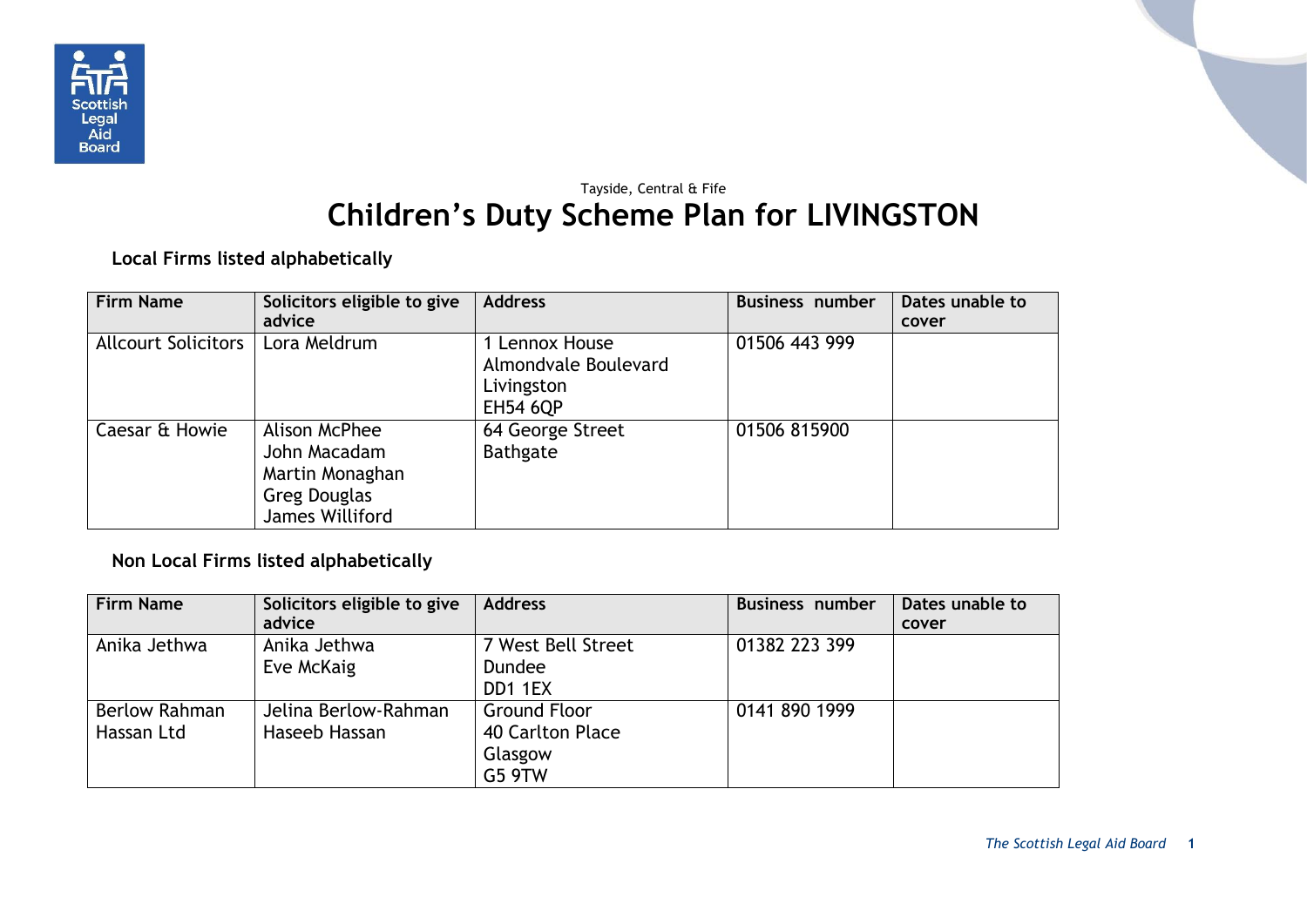| <b>Firm Name</b>          | Solicitors eligible to give | <b>Address</b>                    | <b>Business number</b> | Dates unable to |
|---------------------------|-----------------------------|-----------------------------------|------------------------|-----------------|
|                           | advice                      |                                   |                        | cover           |
| <b>Black &amp; Markie</b> | <b>Brian Black</b>          | 12 Douglas Street                 | 01383 610547           |                 |
|                           | <b>Elaine Buist</b>         | Dunfermline                       |                        |                 |
|                           |                             | <b>KY12 7EB</b>                   |                        |                 |
| Clan Childlaw             | <b>Alison Reid</b>          | <b>Wellpark Enterprise Centre</b> | 0808 1290522           |                 |
|                           | Julia Donnelly              | 120 Sydney Street                 |                        |                 |
|                           | Vicki Straiton              | Glasgow                           |                        |                 |
|                           | Rebecca Scott               | G31 1JF                           |                        |                 |
|                           | Lucy Frazer                 |                                   |                        |                 |
|                           | Jenna Hall                  |                                   |                        |                 |
|                           | Sarah Bannerman             |                                   |                        |                 |
|                           | <b>Daniel Tornes</b>        |                                   |                        |                 |
|                           | <b>Claire Osborne</b>       |                                   |                        |                 |
| Collins & Co              | <b>Simon Collins</b>        | 18 Cadzow Place                   | 0131 661 3210          |                 |
| Defence Lawyers           | Peter Barr                  | Edinburgh                         |                        |                 |
| Ltd                       | Christopher MacFarlane      | EH7 5SN                           |                        |                 |
|                           | <b>Claire Veitch</b>        |                                   |                        |                 |
|                           | Sandy Raeburn               |                                   |                        |                 |
| Corrigan Law              | Sinead Corrigan             | 489 Dumbarton Road                | 07763 704 253          |                 |
|                           |                             | Glasgow                           |                        |                 |
|                           |                             | G11 6SL                           |                        |                 |
| Duncan &                  | Douglas McConnell           | <b>First Floor</b>                | 01382 225823           |                 |
| McConnell                 | Lisa Campbell               | 6 Panmure Street                  |                        |                 |
|                           |                             | Dundee                            |                        |                 |
|                           |                             | DD1 2BW                           |                        |                 |
| Fleming & Reid            | Michael Gallen              | 180 Hope Street                   | 0141 331 1144          |                 |
| <b>Solicitors</b>         | <b>Brian Cooney</b>         | Glasgow                           |                        |                 |
|                           |                             | <b>G2 2UE</b>                     |                        |                 |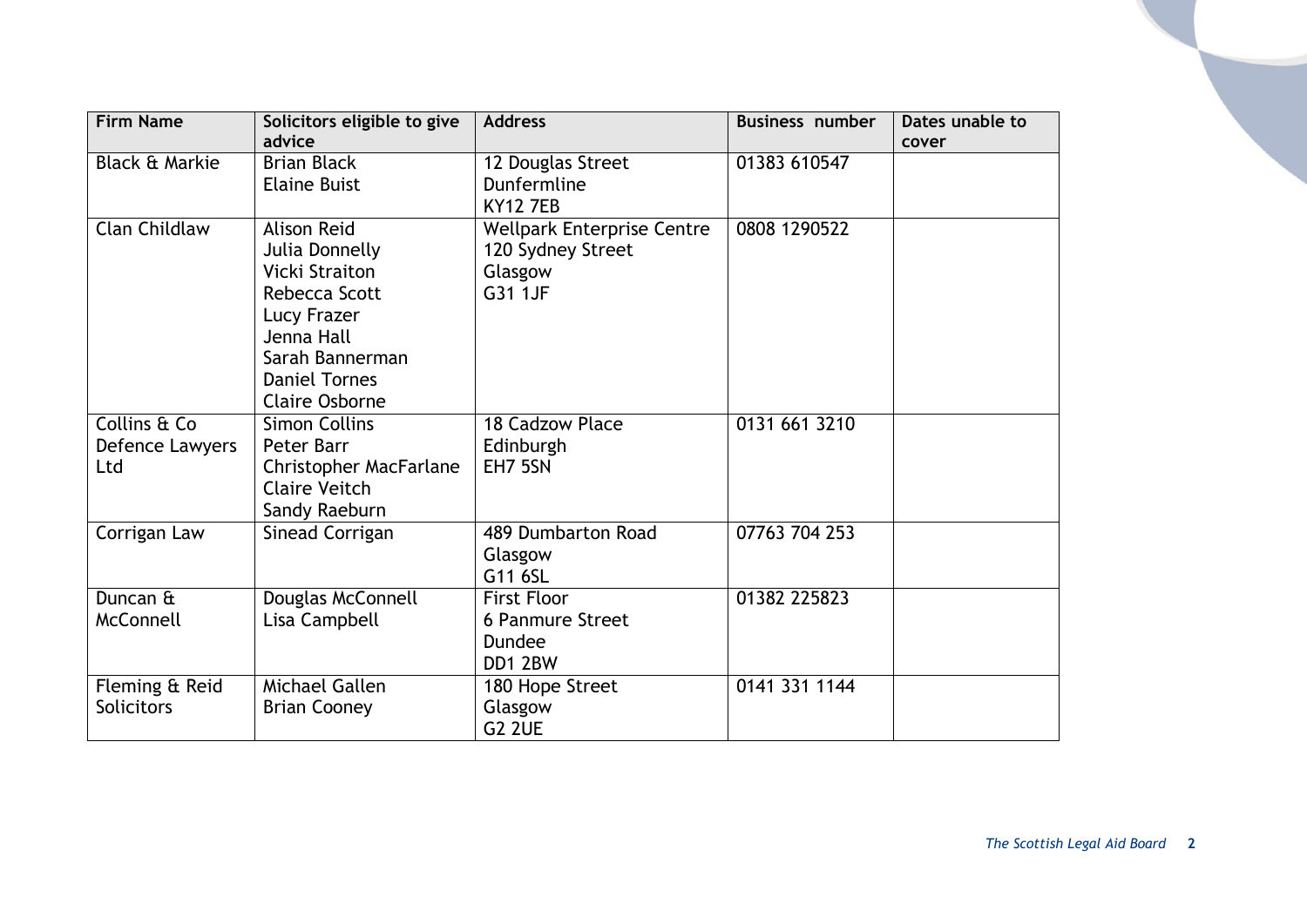| <b>Firm Name</b>      | Solicitors eligible to give | <b>Address</b>       | <b>Business number</b> | Dates unable to |
|-----------------------|-----------------------------|----------------------|------------------------|-----------------|
|                       | advice                      |                      |                        | cover           |
| FT & DC Wallace       | David Ritchie               | Forth House          | 01333 423 804          |                 |
|                       |                             | <b>Forth Street</b>  |                        |                 |
|                       |                             | Leven                |                        |                 |
|                       |                             | KY8 4PW              |                        |                 |
| lan C McCarthy        | lan McCarthy                | 905 Shettleston Road | 0141 763 1366          |                 |
| <b>Solicitors</b>     | Jacqueline White            | Glasgow              |                        |                 |
|                       |                             | <b>G32 7NU</b>       |                        |                 |
| Jonathon Paul         | Jonathon Paul               | 102 Main Street      | 01389 756785           |                 |
| <b>Solicitors</b>     |                             | Alexandria           |                        |                 |
|                       |                             | Dumbarton G83 0PB    |                        |                 |
| Joseph G Boyd &       | Joseph Boyd                 | 41-43 Bread Street   | 07746 767 776          |                 |
| Co Court Lawyers      |                             | Edinburgh            |                        |                 |
|                       |                             | EH <sub>3</sub> 9AH  |                        |                 |
| L Kerr Solicitors     | Lauren Kerr                 | 97-99 Glasgow Road   | 0739 374 6024          |                 |
|                       |                             | Dumbarton            |                        |                 |
|                       |                             |                      |                        |                 |
| Livingstone           | Paul Sturdy                 | 775 Shettleston Road | 0141 778 9657          |                 |
| <b>Brown</b>          | Nicola Watson               | Glasgow              |                        |                 |
|                       | <b>Gillian Russell</b>      |                      |                        |                 |
|                       | Amy Dobbin                  |                      |                        |                 |
| <b>LKW Solicitors</b> | Khalda Wali                 | 414 Cathcart Road    | 07944 562 909          |                 |
| Ltd                   | Zahra Bhatti                | Glasgow              |                        |                 |
|                       | Sofia Liaquat               | G42 7BZ              |                        |                 |
| <b>MBS Solicitors</b> | Alan Robertson              | 150-152 Gorgie Road  | 0131 337 4100          |                 |
|                       |                             | Edinburgh            |                        |                 |
|                       |                             | <b>EH11 2NT</b>      |                        |                 |
| McBride Kondol &      | Leon Kondol                 | 35 Glenmore Avenue   | 0141 647 6400          |                 |
| Co                    |                             | Glasgow G42 0EH      |                        |                 |